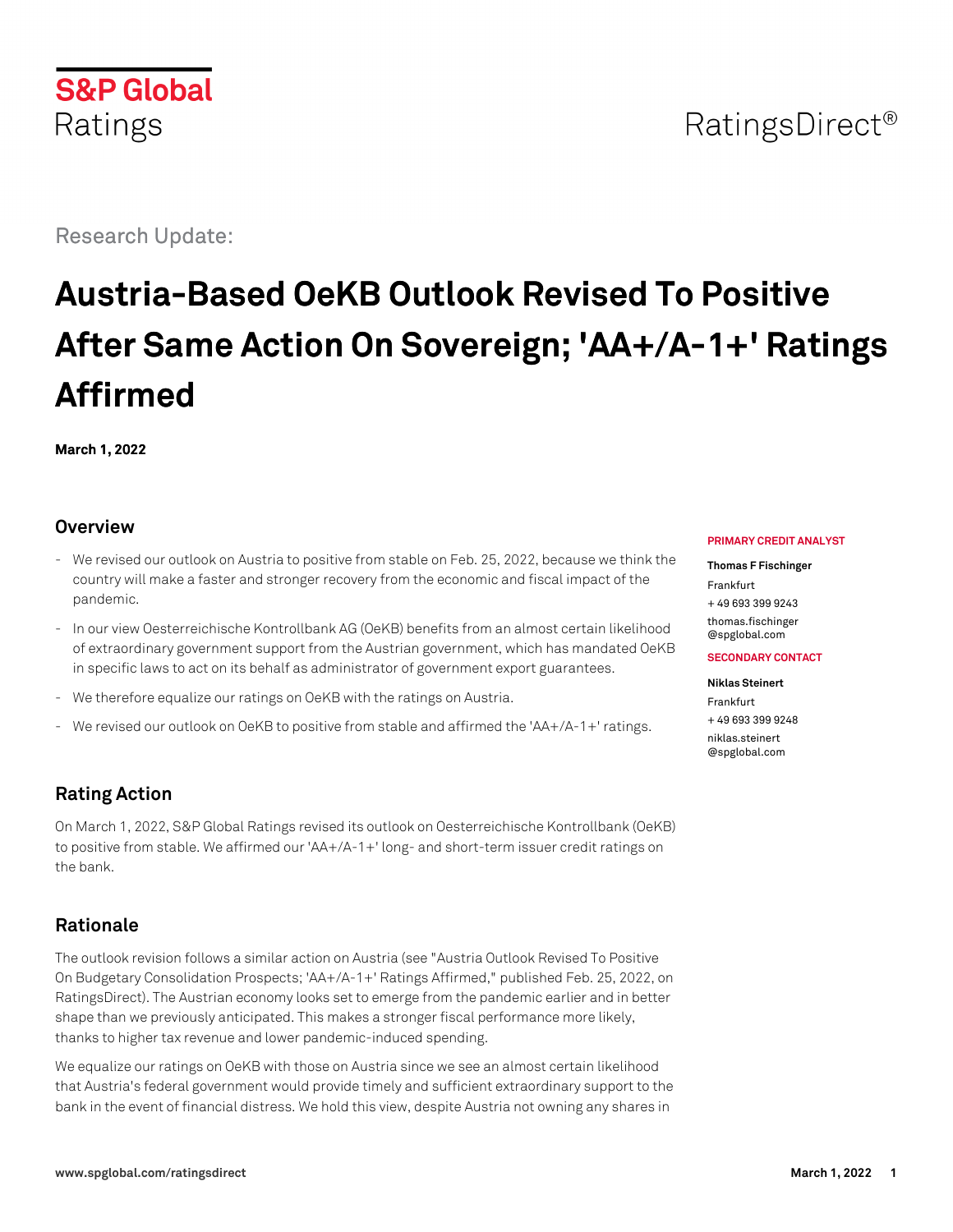OeKB, due to the bank's:

- Critical role as Austria's sole appointed agent for administering the governmental export guarantee program and providing government-backed export financing. In this capacity, OeKB provides an essential service to Austria's export-focused economy; and
- Integral link with the Austrian government, resulting from the legal provisions that govern its mandate as Austria's official export credit agent. The government plays a major role in defining OeKB's strategy, and it provides unconditional, irrevocable, and timely guarantees for OeKB's bond issues. In addition, the government effectively guarantees most of OeKB's assets and provides continuous support by honoring drawn asset guarantees. Even though the federal government doesn't own OeKB, it remains involved in OeKB through commissioners that participate in the bank's shareholder and supervisory board meetings, and an inter-ministerial committee that needs to approve government guarantees administered via OeKB.

OeKB was established in 1946 to administrate export guarantees and has provided export-loan financing since 1960. With the adoption of the Export Promotion Act in 1964 and the Export Guarantees Act (Ausfuhrförderungsgesetz, AusfFG) in 1981, the bank became the sole appointed agent for administering government export guarantees issued by Austria. Export services remain the cornerstone of OeKB's business model. At year-end 2020, they represented more than 90% of OeKB's balance sheet and contributed about 74% of the bank's profit before taxes during the calendar year, primarily through net interest income.

#### **Outlook**

Our positive outlook on OeKB reflects that on Austria and our view that OeKB's role for and link with the government are unlikely to change over at least the next two years. We therefore expect our ratings and outlook on OeKB to move in line with those on Austria.

#### **Downside scenario**

We could lower the ratings if we were to conclude that the government was about to change its relationship with OeKB or withdraw its support, including guarantees on future bond issuance. Also, if the bank lost its exclusive position as the government's agent for export guarantees and export guarantee-based financing, we would consider a downgrade. Additionally, if OeKB were to deviate from its current government-approved strategy and become more involved in commercial activities for its own account, we could reassess the bank's role for and link with the government.

#### **Upside scenario**

We could upgrade OeKB if we upgraded Austria in the next 24 months and if, at the same time, our assessment of an almost certain likelihood of extraordinary support remained unchanged.

#### **Related Criteria**

- General Criteria: Environmental, Social, And Governance Principles In Credit Ratings, Oct. 10, 2021
- General Criteria: Methodology For Linking Long-Term And Short-Term Ratings, April 7, 2017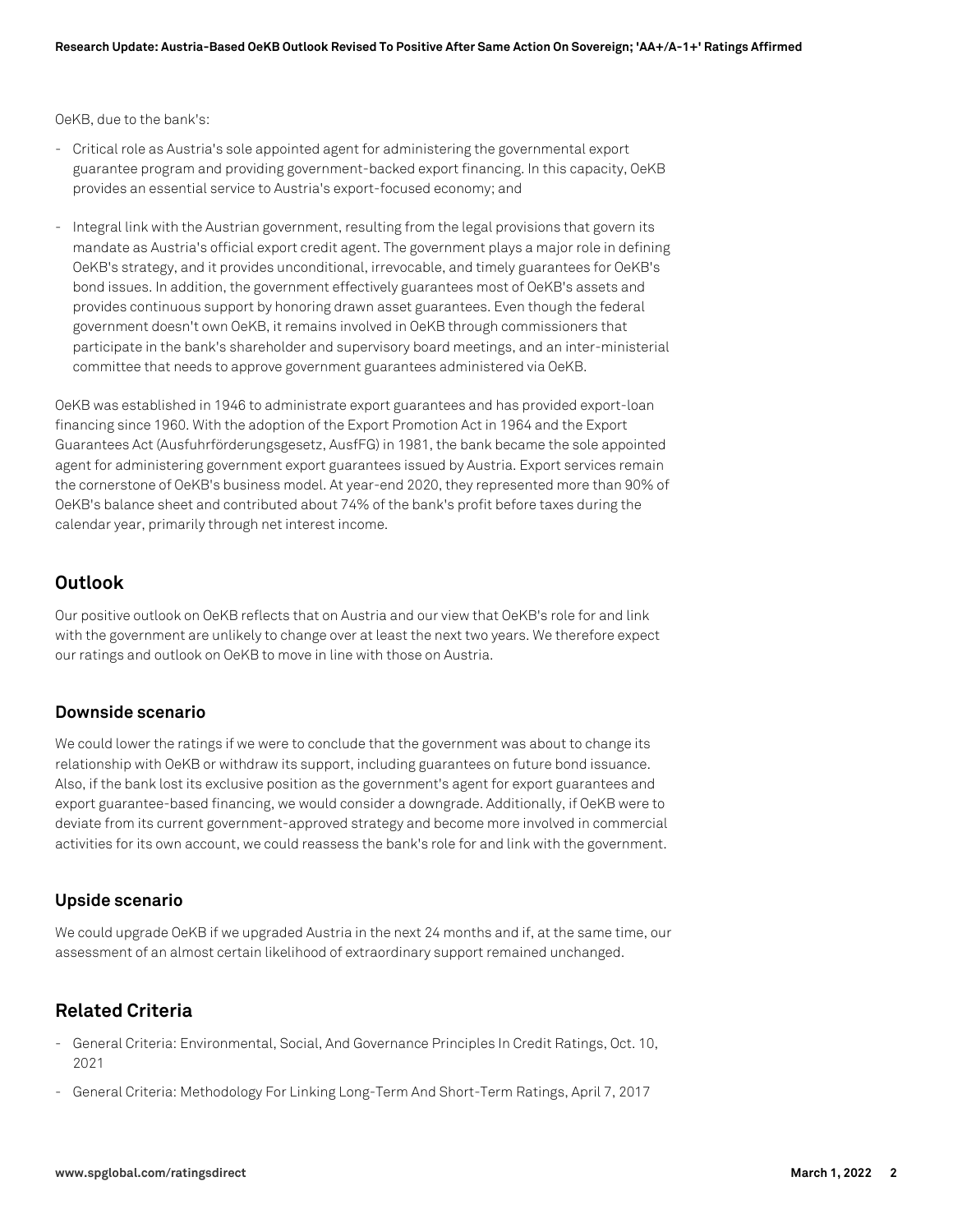- General Criteria: Rating Government-Related Entities: Methodology And Assumptions, March 25, 2015
- General Criteria: Principles Of Credit Ratings, Feb. 16, 2011

#### **Related Research**

- Austria Outlook Revised To Positive On Budgetary Consolidation Prospects; 'AA+/A-1+' Ratings Affirmed, Feb. 25, 2022
- Sovereign Risk Indicators, Dec. 13, 2021. Interactive version available at http://www.spratings.com/sri.
- European Economic Snapshots: From Fast-Paced Recovery To Robust Expansion, Dec. 6, 2021
- Oesterreichische Kontrollbank AG, Sept. 20, 2021

#### **Ratings List**

| <b>Ratings Affirmed</b>                 |                                     |      |
|-----------------------------------------|-------------------------------------|------|
| Oesterreichische Kontrollbank AG        |                                     |      |
| Senior Unsecured                        | $AA+$                               |      |
| Commercial Paper                        | $A-1+$                              |      |
| <b>Ratings Affirmed; Outlook Action</b> |                                     |      |
|                                         | To                                  | From |
| Oesterreichische Kontrollbank AG        |                                     |      |
| Issuer Credit Rating                    | $AA+/Positive/A-1+ AA+/Stable/A-1+$ |      |

Certain terms used in this report, particularly certain adjectives used to express our view on rating relevant factors, have specific meanings ascribed to them in our criteria, and should therefore be read in conjunction with such criteria. Please see Ratings Criteria at www.standardandpoors.com for further information. A description of each of S&P Global Ratings' rating categories is contained in "S&P Global Ratings Definitions" at https://www.standardandpoors.com/en\_US/web/guest/article/-/view/sourceId/504352 Complete ratings information is available to subscribers of RatingsDirect at www.capitaliq.com. All ratings affected by this rating

action can be found on S&P Global Ratings' public website at www.standardandpoors.com. Use the Ratings search box located in the left column. Alternatively, call one of the following S&P Global Ratings numbers: Client Support Europe (44) 20-7176-7176; London Press Office (44) 20-7176-3605; Paris (33) 1-4420-6708; Frankfurt (49) 69-33-999-225; or Stockholm (46) 8-440-5914